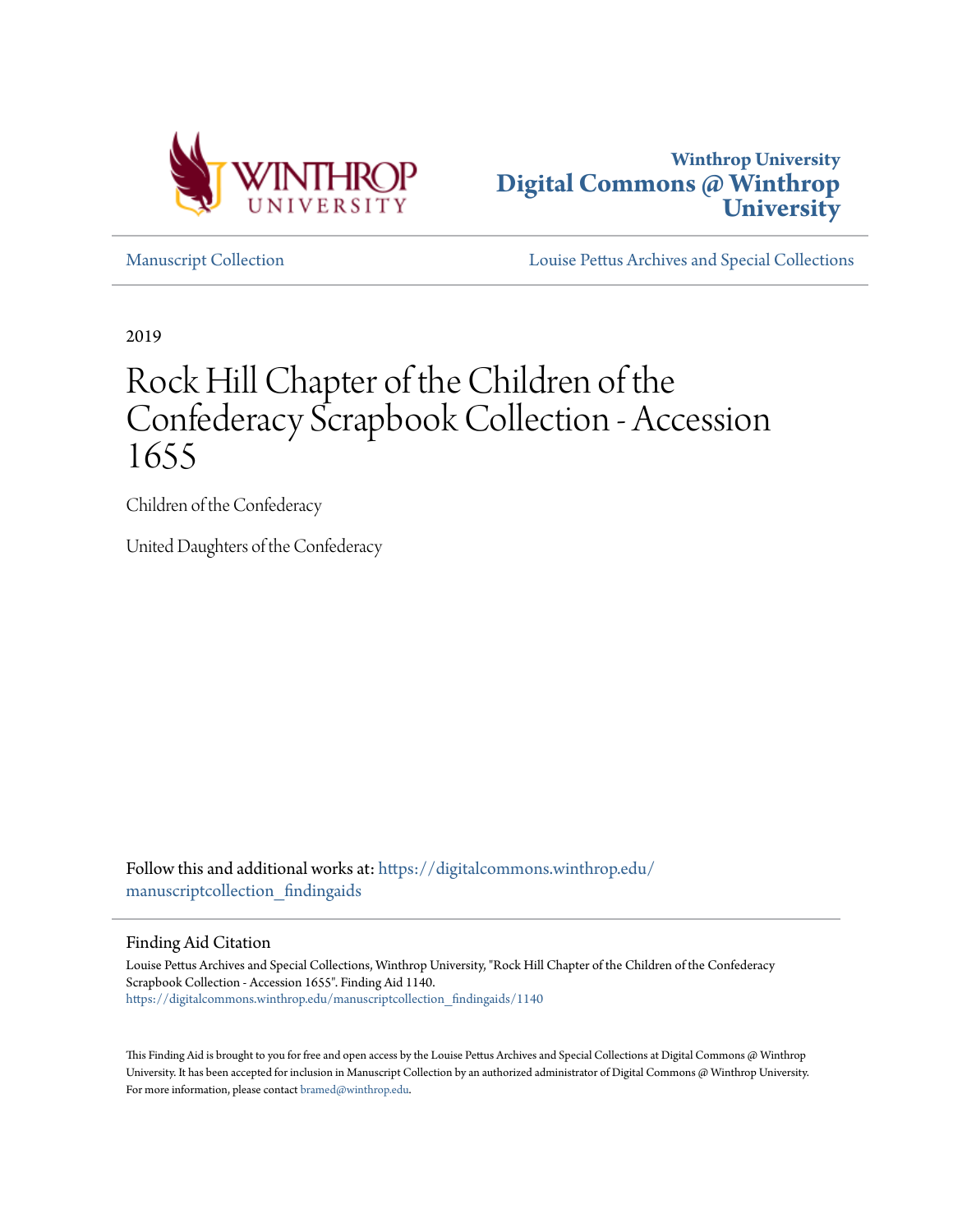## **WINTHROP UNIVERSITY LOUISE PETTUS ARCHIVES & SPECIAL COLLECTIONS**

## **MANUSCRIPT COLLECTION**

# **ACCESSION 1655**

## **ROCK HILL CHAPTER OF THE CHILDREN OF THE CONFEDERACY SCRAPBOOK COLLECTION**

1959-1964

3 Bound Volumes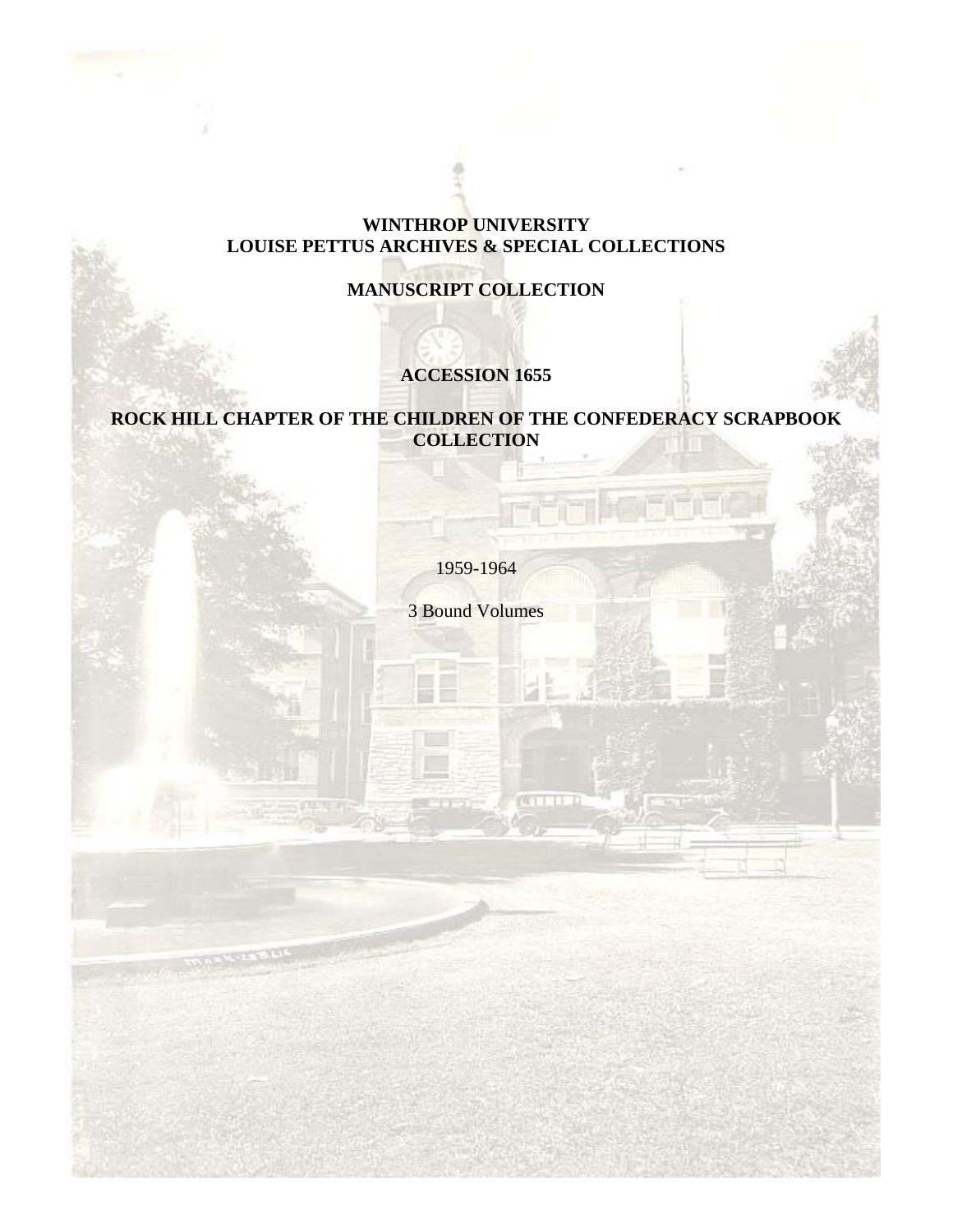#### **WINTHROP UNIVERSITY**

#### **LOUISE PETTUS ARCHIVES & SPECIAL COLLECTIONS**

#### **MANUSCRIPT COLLECTION**

ADDITIONS: \_\_\_\_, \_\_\_\_, \_\_\_\_\_

ACC. NO.: **\_1655\_\_** PROCESSED BY: Abby B. Hieber NO. OF SECTIONS: \_2\_

#### **ROCK HILL CHAPTER OF THE CHILDREN OF THE CONFEDERACY SCRAPBOOK COLLECTION**

**I**

Provenance: The Rock Hill Chapter of the Children of the Confederacy Scrapbooks were donated to the Louise Pettus Archives and Special Collections on May 21, 2019 by the York County Library via Jason Hyatt.

> Linear feet of shelf space occupied: 0.75 Approximate number of pieces: 1500

Restrictions: Open to researchers under the rules and regulations of the Louise Pettus Archives & Special Collections at Winthrop University.

Literary Rights: For information concerning literary rights please contact the Louise Pettus Archives & Special Collections at Winthrop University.

Scope and Content Note: **The Rock Hill Chapter of the Children of the Confederacy papers consists of three individual scrapbooks. The scrapbooks contain a variety of newspaper clippings, meeting minutes, photos, letters of thanks to donors of the chapter, postcards, brochures for travel destinations in and around the Carolinas, and pamphlets pertaining to the organization. The scrapbooks are placed in three individual phase boxes. The Children of the Confederacy is an auxiliary organization of the United Daughters of the Confederacy.** 

Transfer of items: